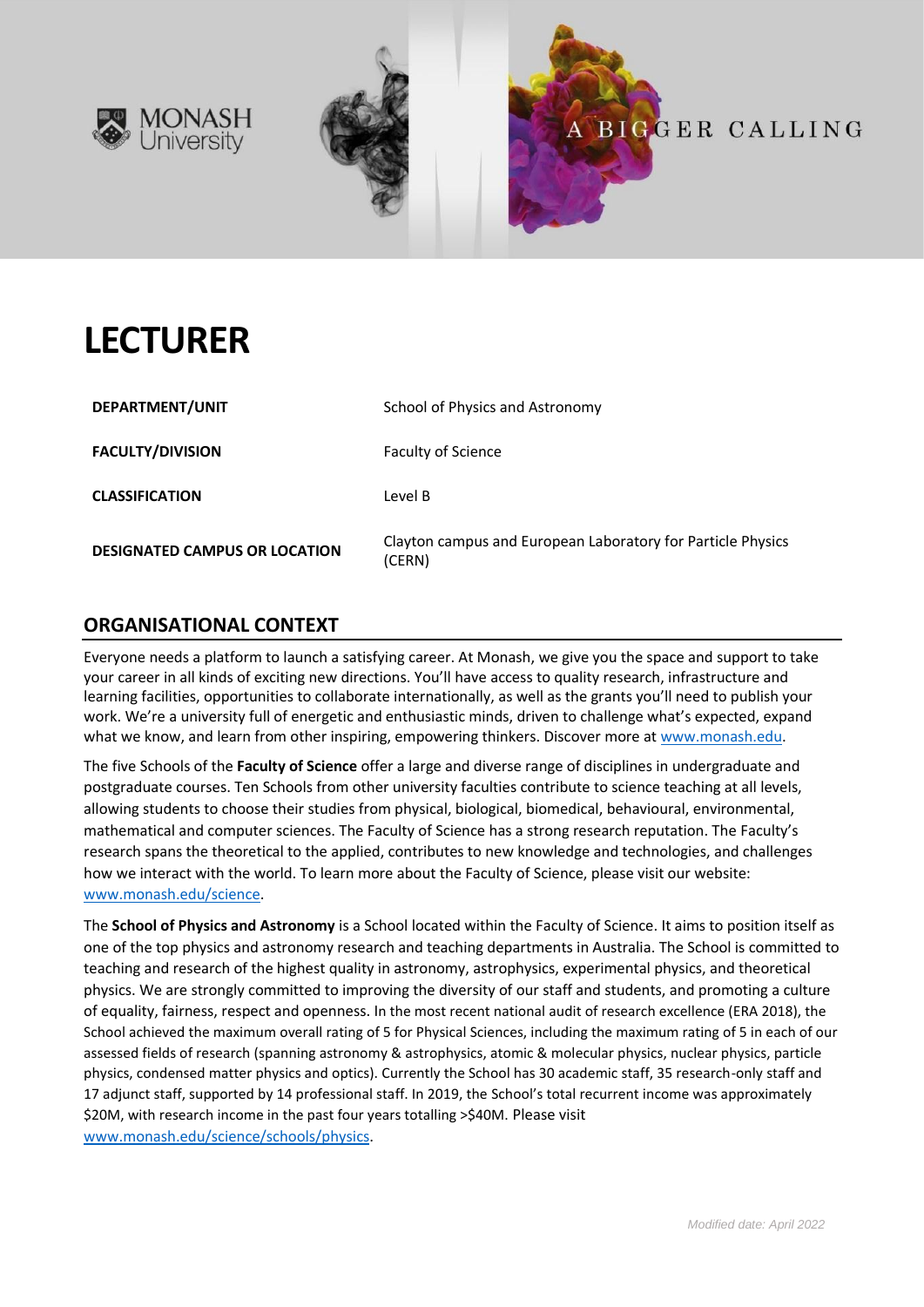#### **POSITION PURPOSE**

A Level B academic is expected to make contributions to the teaching effort of the university and to carry out activities to maintain and develop their scholarly, research and/or professional activities relevant to the profession or discipline.

The successful candidate will take a leading role in the Monash Warwick Alliance in Particle Physics. The purpose of the Alliance is to strengthen the particle physics activities at both universities by exploiting different areas of expertise. The Alliance has created a number of shared projects and has a total funding of \$7M over the period from 2020 to 2025. The successful candidate will build an outstanding research programme in particle physics, develop an international profile and attract external funding from National Competitive Grants. The research will take advantage of the membership of Monash University in the LHCb experiment. The position might be placed for a substantial amount of the time at CERN during the first three years. There will be a key involvement in the supervision of PhD students that are dual registered at Monash and Warwick Universities.

The School aspires to be the pre-eminent institution within Australia for the delivery of innovative, active learning across the undergraduate curriculum. The incumbent will contribute to innovative evidence-based pedagogy in the undergraduate physics curriculum. While placed at CERN, there will be a reduced involvement in undergraduate teaching.

**Reporting Line:** The position reports to the head of the School of Physics and Astronomy

**Supervisory Responsibilities:** Research Fellows (Postdocs), Teaching Associates, Honours and Masters students, and Higher Degree by Research (PhD) students

**Financial Delegation:** Not applicable

**Budgetary Responsibilities:** Not applicable

#### **KEY RESPONSIBILITIES**

Specific duties required of a Level B academic may include:

- **1.** Participate in innovative teaching programmes, including the preparation and development of course material, and delivery of lectures, e-learning and group teaching
- **2.** Initiation and development of subject material
- **3.** Acting as subject coordinators
- **4.** The preparation and delivery of lectures and seminars
- **5.** Supervision of the program of study of honours students or of postgraduate students engaged in course work
- **6.** Supervision of major honours or postgraduate research projects
- **7.** Establish a strong, individual and independent programme of research, publish research outcomes, including publications in high impact journals
- **8.** Apply for National Competitive Research grants
- **9.** Initiate and develop collaborations with other research groups in the School, within Monash, Australia, and internationally
- **10.** Marking and assessment
- **11.** Consultation with students
- **12.** A range of administrative functions the majority of which are connected with the subjects in which the academic teaches
- **13.** Attendance at departmental, school and/or faculty meetings and/or membership of a number of committees
- **14.** Other duties as directed from time to time